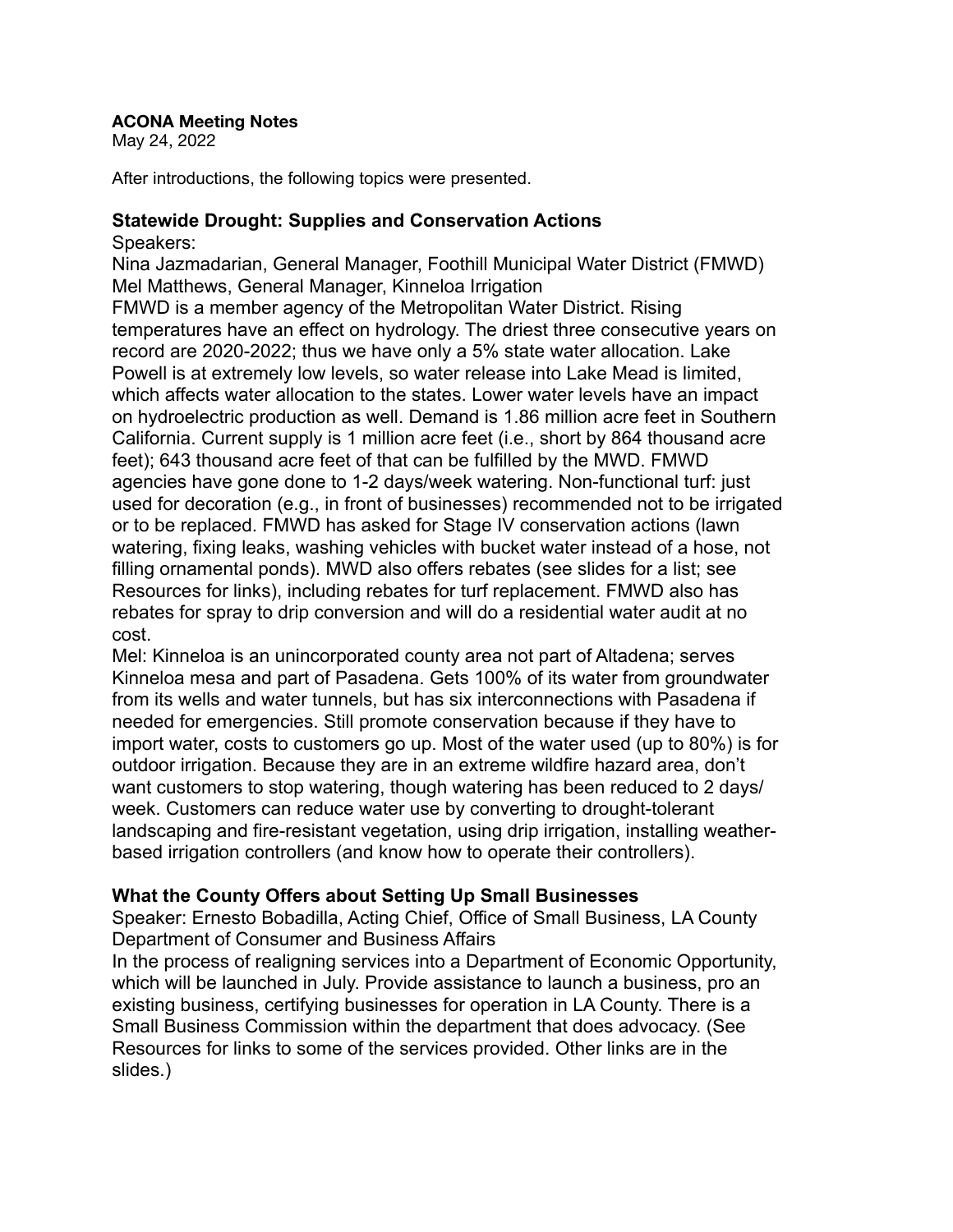## **Q&A**

Q: What areas receive recycled water? How are plans coming that would put recycled water to use on parks, soccer fields and golf courses? A: La Canada Golf Course is one. Pasadena is looking at recycling water again — would put the recycled water into the groundwater base for additional filtration. Part of the problem is installing a separate piping system for recycled water (expensive). Q: How much water is reserved for fire-fighting and where does it come from? A: In Kinneloa it comes from their reservoirs (i.e., the same water as customers receive). Retail agencies systems are designed to fight home fires, not wildfires. Kinneloa has 4 million gallons of storage that is filled by local groundwater. In emergencies, additional water is supplied from interconnections with Pasadena. Q: Compared to 10 years ago, we're using half the water we did then. Realistically, don't know if we can decrease use any more. Agriculture gets water at subsidized rates. There's plenty of water if we stop growing crops in the desert. Almond trees have economic benefit, but Mother Jones says it takes three gallons of water to grow one almond. A: The subsidy is federally funded. Agriculture does have economic benefits. On the Colorado River side: Law of the river. Higher priority water rights. The first agency that would be cut once Colorado River water is cut would be the MWD. MWD is paying for fallowing of farmlands. Central valley is sinking because they've exhausted their groundwater. Mel: A lot of commercial agricultural irrigation has been converted to drip irrigation.

Comment: Almonds are native to the deserts of Iran. They are suitable for drylands farming. Crops are watered more than they might [really] need in hopes of better yields.

Q: Are there any plans to provide landlords with information to give to their renters about saving water? I am surprised how many people I talk with have very little idea about their personal need to conserve water. A: There is some effort.

Comment from Nic Arnzen (CT4602): My Communication Committee is currently creating a "New Neighbor Welcome Pack." We hope to include landlords and renters.

Q: Why are we not stopping people from selling bottled water? Would it help to cut that out? A: It would help the environment. Mel: It's a matter of economics. We don't understand why people buy bottled water since the groundwater tastes fine and bottled water is much more expensive.

Q: If people need small business services do they need to go to the East LA center? A: They can schedule a virtual appointment. Counselors follow up with an email with instructions after the appointment.

Q: Why do we flush toilets with potable water? A: There are designs where a sink for washing hands is behind the toilet and that water feeds into the toilet tank. Mel: Any systems that use gray water save potable water. (For irrigation, for example.)

Q: Is there material from the water districts that can be provided to new neighbors/renters? Is there some water conservation material we can include? A: FWMD probably has something. Kinneloa has materials as well.